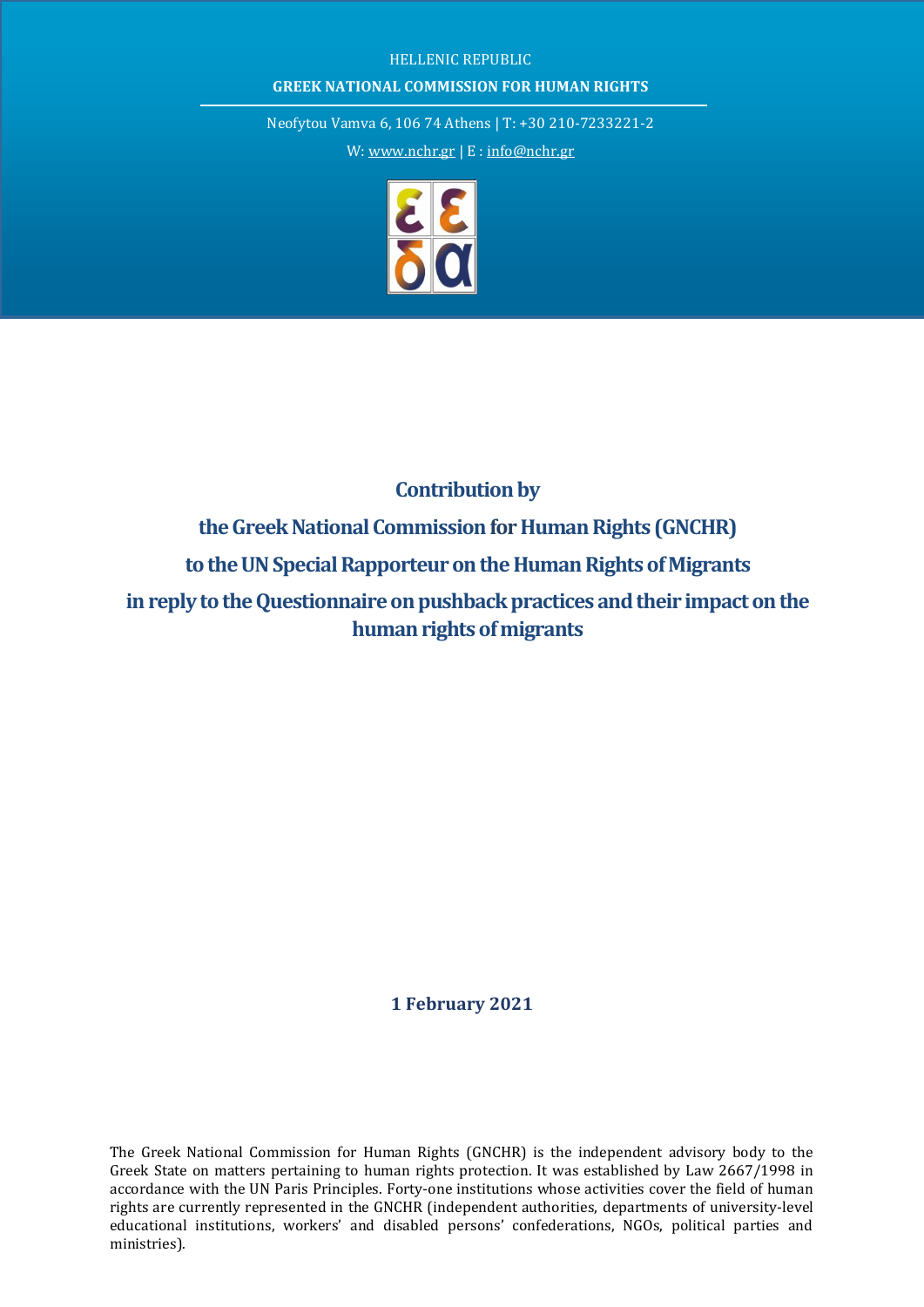The Greek National Commission for Human Rights (hereinafter GNCHR) warmly welcomes the initiative of the UN Special Rapporteur on the human rights of migrants to dedicate his forthcoming report to the 47th session of the UN Human Rights Council to explore ways and means to address the human rights impact of pushbacks of migrants on land and at sea, **a topic prioritized on the GNCHR's Agenda for 2021**. The GNCHR had already the pleasure to contribute into the work of the Special Rapporteur in the past<sup>1</sup> and deeply appreciates his devoted efforts on promoting and strengthening migrants' rights. With this in mind, the GNCHR would be more than willing to share input for the preparation of the Special Rapporteur's forthcoming Report on pushbacks, a practice that negates migrants' rights in their very essence given the absolute character of the *non-refoulement* principle from which no derogations are permitted under international human rights law - even in emergency situations such as the global pandemic of Covid-19.

As you already aware of, the GNCHR is the National Human Rights Institution of Greece, accredited with an A-status by the Sub-Committee on Accreditation (SCA) of the Global Alliance of National Human Rights Institutions (GANHRI). The GNCHR closely monitors, since its first years of operation, all issues related to the equal treatment of aliens residing in Greece and the full enjoyment of their special rights guaranteed in international, European and national law. In fact, the GNCHR has institutionalised a standing Sub-Commission on the Application of Human Rights to Aliens.<sup>2</sup> In recent years, the GNCHR provided its expert opinion on legislative amendments of asylum, immigration and naturalisation law, monitored the reception conditions in refugee camps all over Greece with particular emphasis on the situation at the Greek-Turkish borders and the dire living conditions in the Eastern Aegean Islands, alerted the State on the urgent needs of the most vulnerable ones, such as unaccompanied minors and migrants with disabilities and collaborated with the UNCHR Office in Greece in combatting racist violence against migrants, among others, and elaborating specific proposals to the State on refugee integration. In addition, the GNCHR has extensively dealt with the issue of forced labour and trafficking of migrants, presenting to the State a Roadmap for the substantive implementation of the ECtHR's dicta in *Chowdury Case*, after thorough consultations with the competent administrative and judicial authorities and representatives of the civil society.<sup>3</sup> A sampling of the GNCHR's Positions and

 $\overline{a}$ 

<sup>&</sup>lt;sup>1</sup> In 2016, the GNCHR had held consultations with the UN Special Rapporteur, François Crépeau, on his mission to Greece from 12 to 16 May 2016. See also relevant GNCHR's [Oral Statement](https://www.nchr.gr/en/decisions-positions/94-refugees-migrants/489-gnchr-oral-statement-on-the-report-of-the-un-special-rapporteur-on-the-human-rights-of-migrants-francois-crepeau-on-his-follow-up-mission-to-greece-12-16-may-2016-8-6-2017.html) on the Report of the UN Special Rapporteur on the human rights of migrants on his follow-up mission to Greece. In 2019, the GNCHR participated in the 20<sup>th</sup> anniversary of the mandate of the UN Special Rapporteur and delivered a **Statement** (Mexico, 12-13 November 2019).

<sup>&</sup>lt;sup>2</sup> All GNCHR's decisions and positions are published at the website www.nchr.gr.

<sup>&</sup>lt;sup>3</sup> GNCHR's [Report:](https://www.nchr.gr/en/decisions-positions/80-human-trafficking/412-ecthr-chowdury-and-others-v-greece-recommendations-for-the-full-compliance-of-the-greek-state.html) ECtHR, Chowdury and others v. Greece: Recommendations for the full compliance of the Greek State, 27.08.2018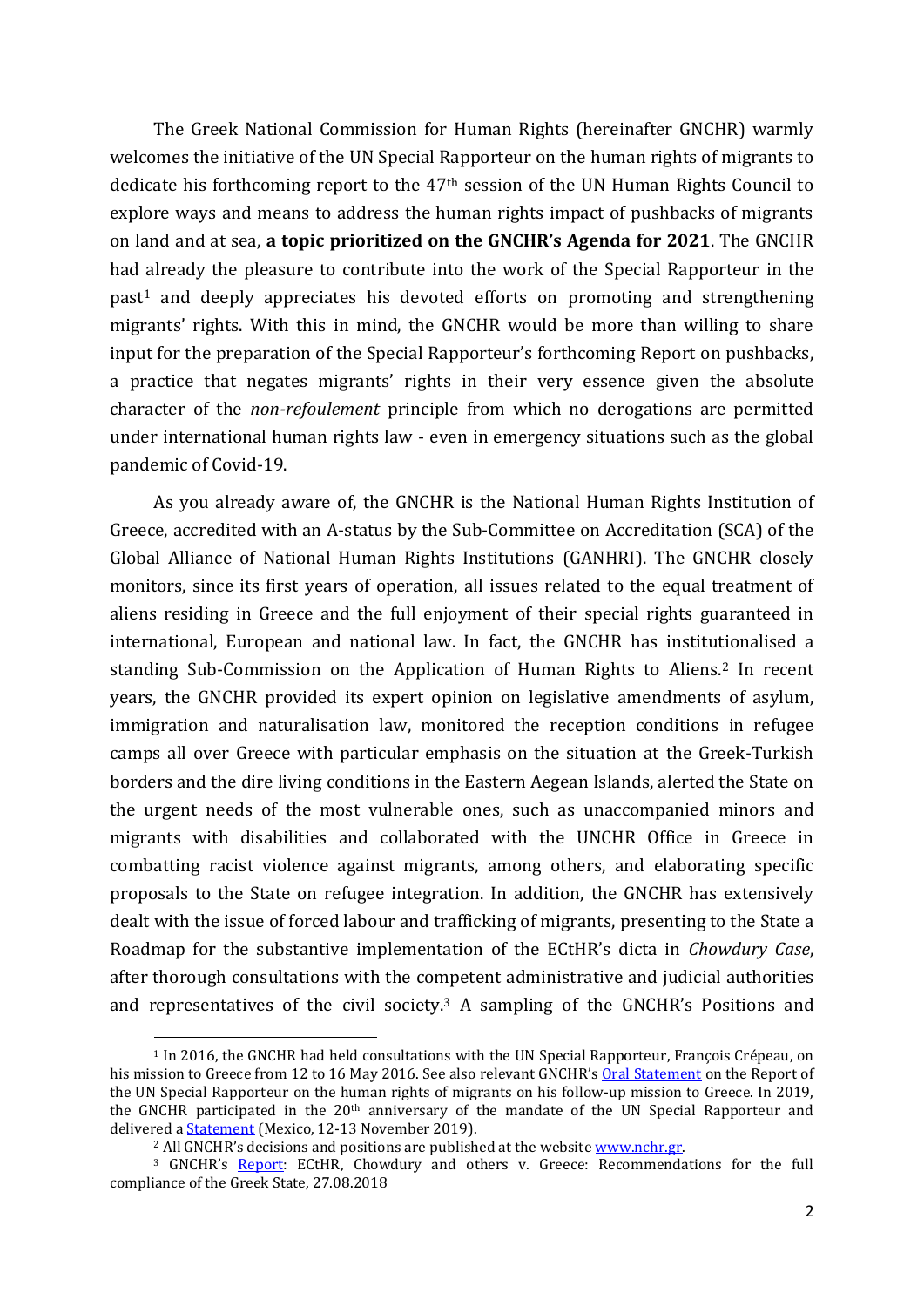Recommendations can be found in its *Reference Report on the Refugee and Migrant Issue* published last September.<sup>4</sup>

On the specific matter under consideration, the GNCHR brought to the attention of the State, as early as 2002, reports from NGOs on informal pushback practices occurring at the Evros region. Since then, the GNCHR closely monitors the situation and intervenes where appropriate. As an introductory remark, in recent years there has been an increase in incidents reported by international organizations,<sup>5</sup> civil society $6$  and the press on individual or group pushbacks allegedly taking place at the Greek-Turkish land and sea borders - which also constitute the EU's external borders. Unfortunately, no Greek Court had yet the opportunity to rule upon such a complaint<sup>7</sup> and in few cases where official investigations were opened<sup>8</sup> there has been no outcome. The GNCHR consistent to its role as a "human rights watchdog", issued two *Statements* (in 2017<sup>9</sup> and in 201810) calling the Greek State to take all measures in order to ensure: (a) the respect of the *non-refoulement* principle, (b) the unhindered, timely and effective access to international protection procedures for all foreigners with irregular entry without discrimination based on race, religion, ethnicity, participation in a social group of political opinion and (c) the timely and thorough investigation of all complaints on informal, violent pushbacks in Evros. In 2020, the GNCHR, worried about multiple reports on violent pushbacks during the period 28.02.2020-2.3.2020 and allegations of pushbacks at sea using life-threatening practices decided to prioritize this issue and shift its attention into formulating concrete proposals to the State in order to effectively tackle this phenomenon whose characteristics have gradually but steadily being

 $\overline{a}$ 

<sup>&</sup>lt;sup>4</sup> GNCHR's [Reference Report](https://www.nchr.gr/en/decisions-positions/94-refugees-migrants/1131-gnchr-reference-report-on-the-refugee-and-migrant-issue.html) on the Refugee and Migrant Issue, September 2020 [summary in English].

<sup>5</sup> The UN Committee Against Torture, the UN Working Group on Arbitrary Detention, the European Committee for the Prevention of Torture and Inhuman or Degrading Treatment or Punishment (CPT) and the Council of Europe's Commissioner for Human Rights have raised concerns over reported incidents of pushbacks.

<sup>6</sup> Reports, information and complaints submitted by the Hellenic League for Human Rights, the Greek Council for Refugees and Amnesty International which are GNCHR's Members but also from Refugee Support Aegean, Human Rights 360, HIAS and ARSIS.

<sup>7</sup> In June 2017, the Hellenic League for Human Rights a complaint was submitted before the Prosecutor of the Supreme Court Prosecutor regarding push-backs incidents against Turkish nationals during the period of May-June 2017. More recently, the Greek Council for Refugees submitted a criminal report to the Prosecutor of the Supreme Court, together with a file with information concerning allegations of illegal, informal and violent push-backs of refugees from the Evros region, which also concern Turkish citizens, in particular during the period from 27.4.2019 until 19.6.2019. See relevant [Press Release](https://www.gcr.gr/en/news/press-releases-announcements/item/1200-to-esp-katathetei-minyseis-kai-anafora-meta-apo-kataggelies-prosfygon-gia-epanaproothiseis-ston-evro) [in Greek].

<sup>8</sup> In addition to the Division of Internal Affairs of the Hellenic Police which has initiated investigation proceedings, the Greek Ombudsman commenced on 9 June 2017 an ex officio investigation for alleged illegal push backs to Turkey by the Greek authorities, of Turkish citizens who had entered Greece seeking international protection. See relevant [decision](https://www.synigoros.gr/resources/20170609-apof-ayt-ereyn-epanaprooth.pdf) [in Greek].

<sup>9</sup> GNCHR's [Statement](https://www.nchr.gr/2020-02-26-05-51-20/57-prosfyges-metanastes/809-%CE%B4%CE%AE%CE%BB%CF%89%CF%83%CE%B7-%CF%84%CE%B7%CF%82-%CE%B5%CE%B5%CE%B4%CE%B1-%CE%B3%CE%B9%CE%B1-%CF%84%CE%B7%CE%BD-%CE%BA%CE%B1%CF%84%CE%AC%CF%83%CF%84%CE%B1%CF%83%CE%B7-%CF%258) on complaints regarding illegal pushbacks in Evros, 22.7.2017 [in Greek].

<sup>10</sup> GNCHR's [Statement](https://www.nchr.gr/en/decisions-positions/94-refugees-migrants/484-statement-gnchr-statement-on-complaints-regarding-informal-push-backs-at-the-region-of-evros.html) on complaints regarding informal pushbacks at the region of Evros, 29.11.2018.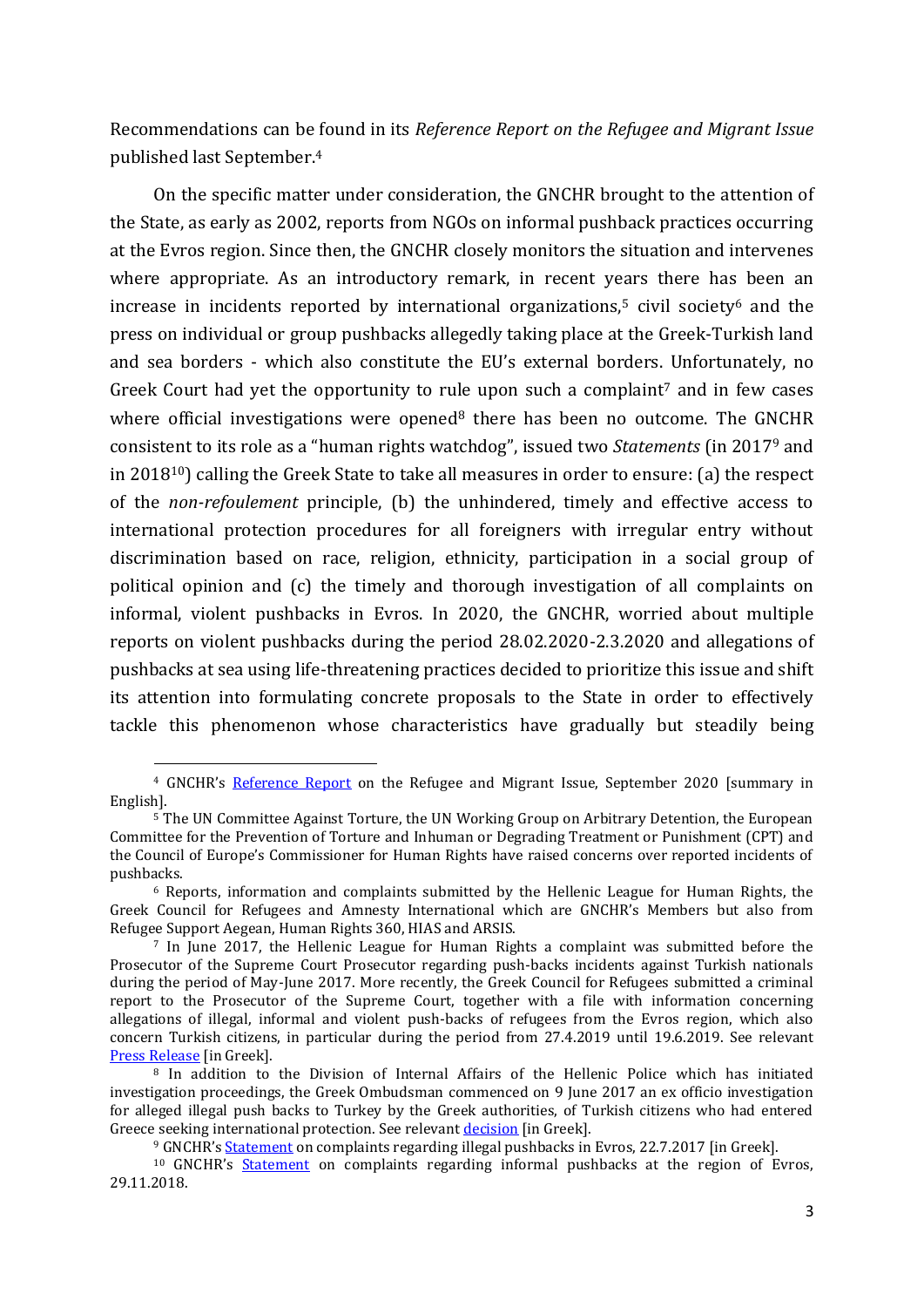consolidated, revealing a repeated methodology. Following a hearing of relevant stakeholders, the GNCHR issued a *Statement*<sup>11</sup> whereby she responded to above allegations by proposing to the Greek authorities **the establishment of an official independent mechanism for recording and monitoring informal pushbacks complaints**. The GNCHR is currently working in this direction.

Taken into account the specific areas of interest to the Special Rapporteur (Questionnaire), the GNCHR would like briefly to note the following:

#### *Question 1*

 $\overline{a}$ 

*Please provide information on any relevant legislation or policy in relation to the right to asylum to seek and enjoy in your country, which guarantees that migrants including asylum seekers' protection needs are examined individually, and they are not pushed back at the international border without access to this assessment and other relevant procedures. Grateful if you could kindly submit the original text of the legislation or policy, accompanied by an English translation if it is in a language other than English, French or Spanish.*

Greece has signed and ratified the 1951 Geneva Convention Relating to the Status of Refugees (Law Decree 3989/1959, Government Gazette A' 201, 26.9.1959) as well as the 1967 New York Protocol (Mandatory Law 389/1968, Government Gazette A' 125, 4.6.1968). Therefore, State authorities are bound by Article 33 on the prohibition of *refoulement* to a danger of persecution under international refugee law. Greece has also signed and ratified the Convention Against Torture and Other Cruel, Inhuman or Degrading Treatment or Punishment (Law 172/1-3.3.1988, Government Gazette A' 116) and the International Convention for the Protection of All Persons from Enforced Disappearances (Law 4268/2014, Government Gazette A' 141, 27.6.2014), which explicitly contain provisions of *non-refoulement* to countries where there is a risk of torture (Article 3 (1) CAT) or enforced disappearance (Article 16 (1) ICPPED). Greece's initial report under ICPPED is currently under review from the Committee on Enforced Disappearance.<sup>12</sup> On the other hand, the Committee against Torture has repeatedly expressed concerns over forced returns of asylum seekers and migrants at the sea and land borders with Turkey without the respect of procedural guarantees, such as prior individual risk assessment, access to asylum procedures and legal remedies. In her last Concluding Observations (2019), the Committee recommended, among other, that the

<sup>&</sup>lt;sup>11</sup> See GNCHR's **[Statement](https://www.nchr.gr/images/English_Site/PROSFYGES/GNCHR-Statement-on-the-reported-practices-of-push-backs.pdf)** regarding the alleged push back practices, 9.7.2020.

<sup>12</sup> Th[e List of Issues](https://docstore.ohchr.org/SelfServices/FilesHandler.ashx?enc=6QkG1d%2fPPRiCAqhKb7yhsihYBwbOeSWh7%2blQK%2fe4jK82g9%2bQB0yfSmZamOMTGlTYO5VUhHVZTqXPEDpYVdNS0%2bKy29oleTmYLwl0KmpTfYxrQ54UHfQmqbl8FIrFokPy) was issued on 21.10.2020. Among other, the Committee asks more information regarding specific measures to prevent enforced disappearances and comply with the principle of *nonrefoulement* in expulsion, return, surrender or extradition procedures, especially in the context of the EU-Turkey Statement and during the Covid-19 pandemic (Chapter IV (19)).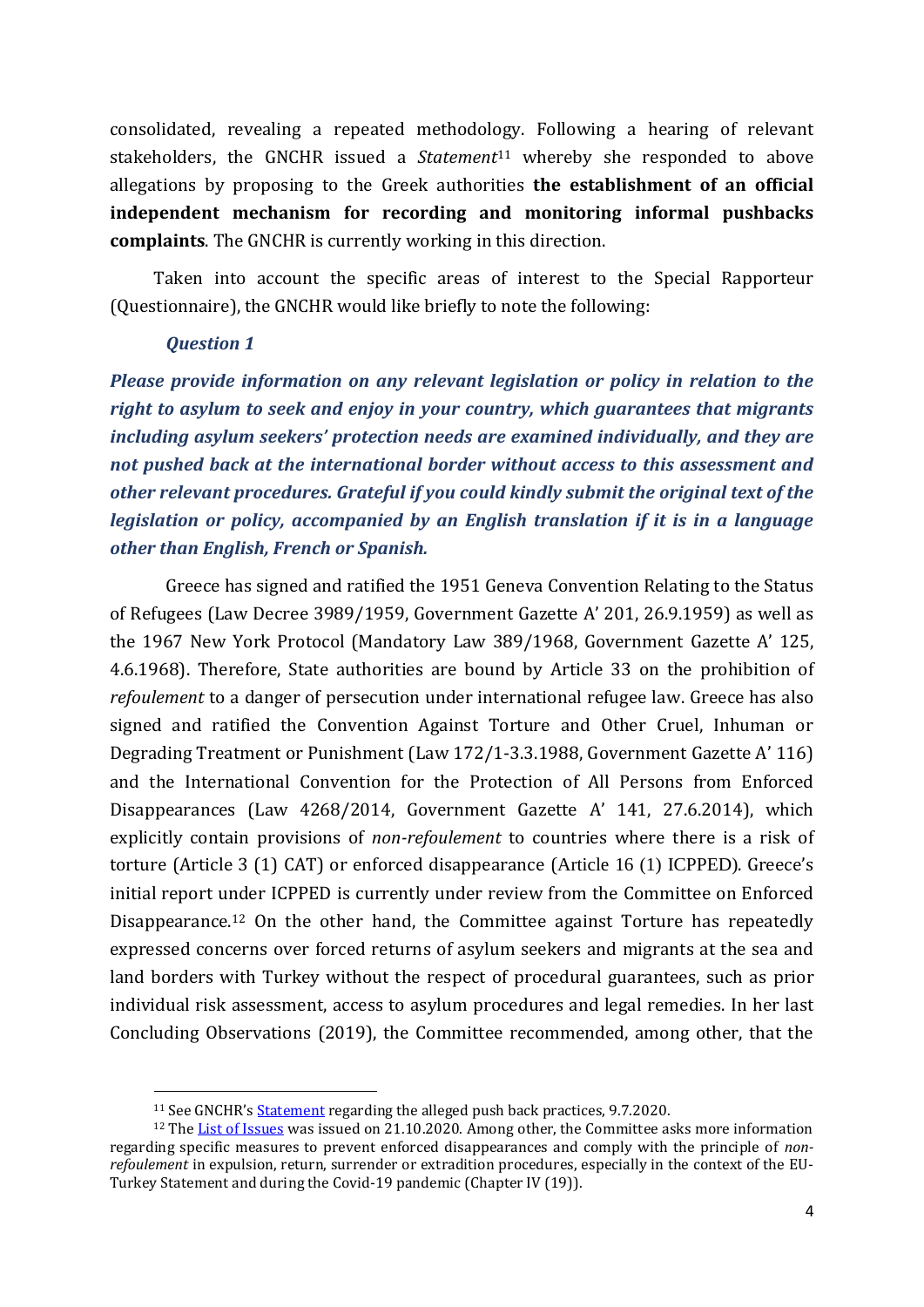State enhances efforts to ensure the criminal accountability of perpetrators of acts that put the lives and safety of migrants and asylum seekers at risk and ensure that victims, witnesses and claimants are protected against ill-treatment or intimidation that may arise as a consequence of their complaints. In this respect, the GNCHR has found that there is a lack of evidence as well as of effective cooperation between authorities that hinder bringing those responsible for such illegal acts to justice. In addition, these acts remain extensively underreported since victims fear arrest, detention or expulsion by the authorities. Therefore, the GNCHR proposed the use of technological equipment and other ways of operational action to collect objective data for the effective investigation of complaints on pushbacks as well as the establishment, in the Greek law, of a protection regime for victims denouncing practices of pushbacks to facilitate their access to justice.

Greece is also a member of the Council of Europe, having signed and ratified the European Convention on Human Rights (Greek Law Decree 53/19-20.9.1974) and all Protocols to the ECHR, with the exception of Protocols 4 and 12. Therefore it is bound by Article 3 on prohibition of torture, inhuman and degrading treatment as interpreted by the Court to apply also in cases of extradition, rendition or any other form of removal to a country where there is a risk of torture or other forms of ill-treatment reaching the threshold of Article 3.

Finally, Greece is also a member of the European Union who has shared competence with Member States on migration and asylum and has developed, since 1999, a sophisticated Common European Asylum System (CEAS) - currently under review. Consequently, Greece is bound by Article 18 of the EU Charter of Fundamental Rights that explicitly provides for a right to asylum, as further analysed and elaborated in Qualification Directive (2011/95/EU, Articles 2, 13, 18), in Asylum Procedures Directive (2013/32/EU, Preamble par. 12, 15-18 and Articles 1, 2, 10 ), in Reception Conditions Directive (2013/33/EU, Preamble par. 26, Articles 3, 6), in Schengen Borders Code (Regulation EU 2016/399), in Dublin III Regulation (604/2013) and in Regulation establishing rules for the surveillance of the external sea borders (656/2014). Greece has also transposed into national law Directive 2008/115/EC on Returns whereby any removal measure must comply with the principle of *non-refoulement*.

Significant changes to national asylum and immigration legislation have taken place recently. Greek Law 4636/2019 on International Protection (as amended by Law 4686/2020) codified all pre-existing laws on recognition of beneficiaries of international protection, asylum procedures, reception conditions for applicants for international protection and judiciary protection. The GNCHR participated in the legislative process by submitting her Observations to the Minister and the Parliament.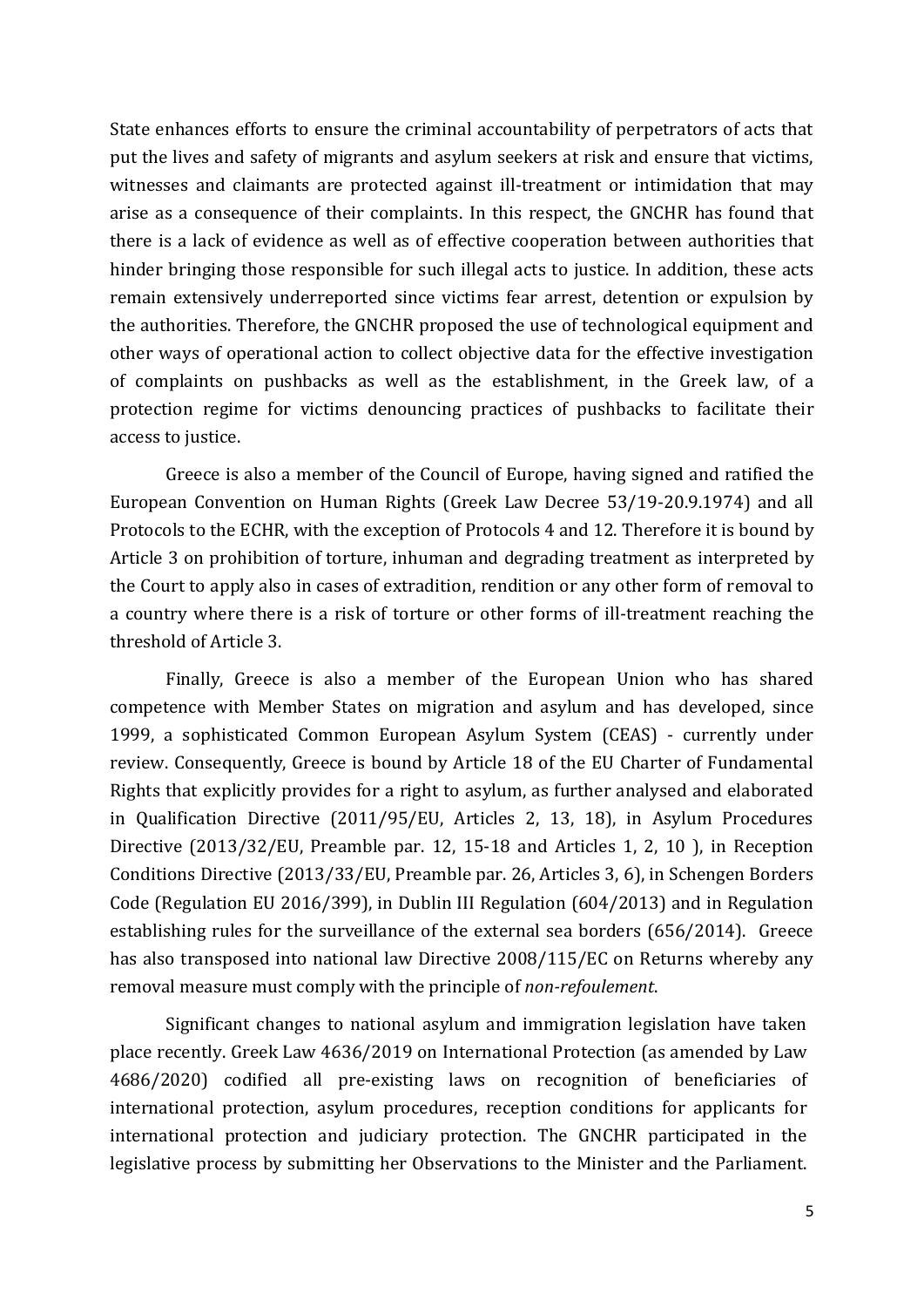As a general observation, the new legislative framework is considered by the GNCHR, the UNHCR and civil society as a regress to migrants' rights (in comparison with the previous regime). The detention measure was significantly strengthened and generalized, contrary to international standards. Tighter deadlines were introduced to speed up asylum procedures without securing first decent living conditions for the applicants, adequate legal safeguards for the most vulnerable ones, such as victims of torture and unaccompanied minors and the unhindered provision of free legal aid to all applicants who wish to submit an appeal, as minimum guarantees for a fair and efficient asylum procedure. 13

#### *Question 2*

 $\overline{a}$ 

*Please provide information on any existing good practices or measures taken (such as screening and referral mechanisms at borders) in your country to ensure that persons crossing international borders in mixed movements are protected according to international human rights law. Please indicate any specific measures aimed at reducing vulnerabilities of migrants, including by applying a human rights-based, gender- and disability-responsive, as well as age- and child-sensitive approach.* 

Greek Law 4636/2019 (Article 39) introduced a 5 steps procedure for all third country nationals and stateless persons who have illegally entered the country or are found to illegally reside in Greece and their citizenship and identity are not proved by virtue of an official document. The so-called reception and identification procedures include: (1) provision of information on their rights and obligations; (2) allocation to a reception centre or other establishment; (3) registration and medical screening; (4) referral to an international protection procedure and (5) further referral (e.g. to forced return procedure) and relocation. More particularly, applicants who are identified to belong to a vulnerable group (Articles 39 par. 5 (d) and 58 par. 1 of Law 4636/2019), shall be referred to social support and protection by the Manager of the Reception and Identification Center (RIC). However, vulnerability assessments delay due to shortage of medical personnel, especially at the Eastern Aegean Islands.<sup>14</sup> It is noteworthy, that as a result of the unprecedented number of refugees and migrants arriving at the Greek shores in 2015-2016, the Greek State significantly increased its reception capacity

<sup>&</sup>lt;sup>13</sup> For further analysis on the GNCHR's positions see GNCHR's [Observations](https://www.nchr.gr/2020-02-26-05-51-20/57-prosfyges-metanastes/799-%CF%80%CE%B1%CF%81%CE%B1%CF%84%CE%B7%CF%81%CE%AE%CF%83%CE%B5%CE%B9%CF%82-%CF%84%CE%B7%CF%82-%CE%B5%CE%B5%CE%B4%CE%B1-%CF%83%CF%84%CE%BF-%CF%83%CF%87%CE%AD%CE%B4%CE%B9%CE%BF-%CE%BD%CF%8C%CE) on Draft Law of the Ministry for Citizen's Protection "On international protection: provisions for the recognition and status of third country national or stateless persons as beneficiaries of international protection and other provisions" [in Greek only] and GNCHR's [Observations](https://www.nchr.gr/en/decisions-positions/94-refugees-migrants/845-gnchr-s-observations-on-draft-law-of-ministry-for-migration-and-asylum-improvement-of-migration-legislation,-amendments-of-provisions-of-laws-4636-2019,-4375-2016,-4251-2014-and-other-prov) on Draft Law of Ministry for Migration and Asylum "Improvement of migration legislation, amendments of provisions of Laws 4636/2019, 4375/2016, 4251/2014 and other provisions". For the current asylum procedure, visit the official website of the Ministry for Migration and Asylum[, Applying for Asylum.](https://migration.gov.gr/en/gas/diadikasia-asyloy/i-aitisi-gia-asylo/)

<sup>&</sup>lt;sup>14</sup> For more information, see AIDA's [Country Report on Greece](https://asylumineurope.org/reports/country/greece/) 2019, updated 30.11.2020.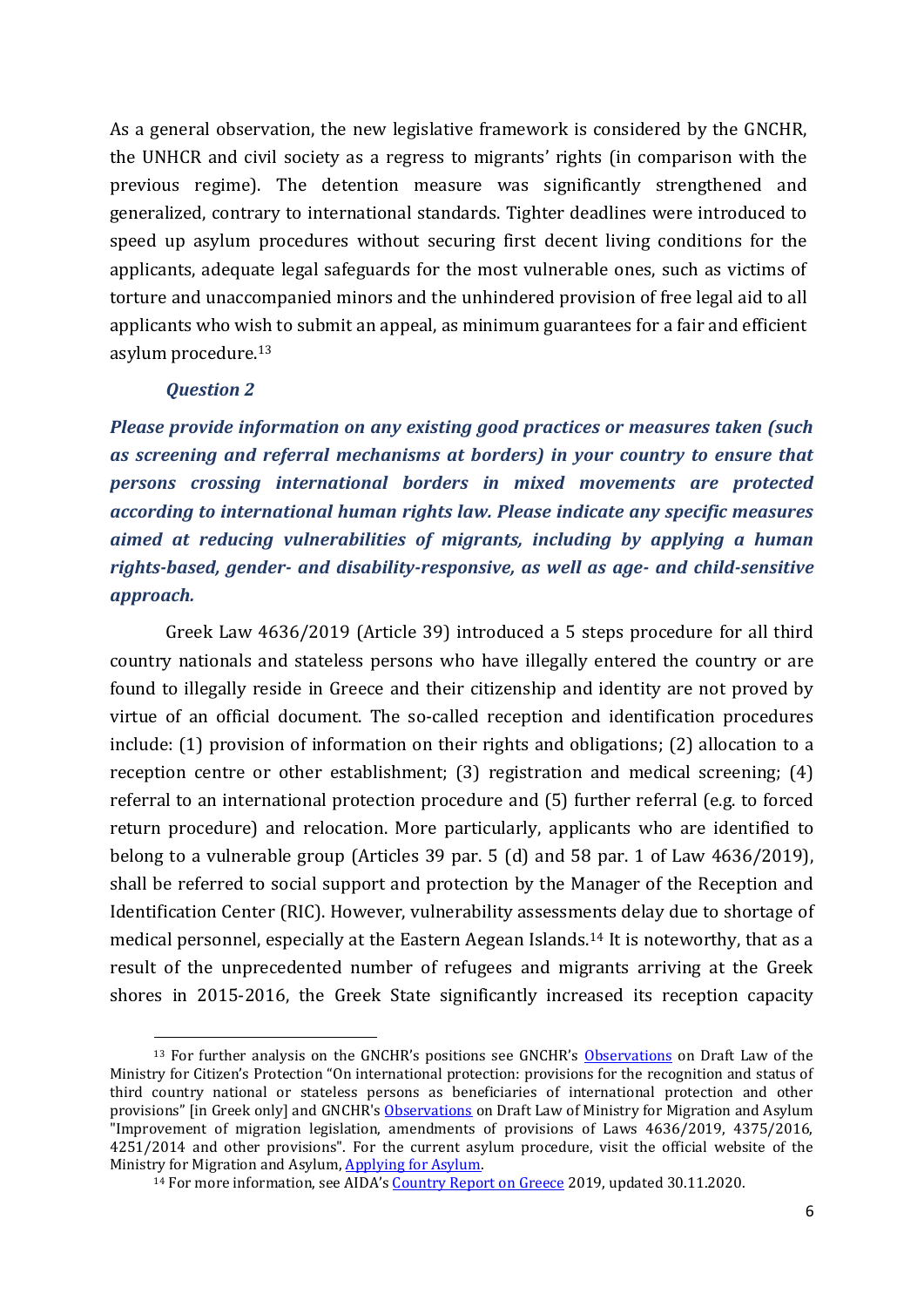whereas a centralized First Reception Agency was established to coordinate all efforts and stakeholders in the field. The Greek reception system was organized based on common European reception standards (Reception Directive 2013/33/EU which was transposed in 2016). Even though much effort and resources were channeled into the reception system, due to the Greek financial crisis and EU asylum and migration policy (e.g. EU-Turkey Statement), thousands of asylum seekers were trapped in the Eastern Aegean Islands living under indecent conditions, exposed to multiple risks of human rights infringements.<sup>15</sup> Since 2020, a decongestion of the islands is gradually taking place to alleviate the pressure on the islands while priority is given to those vulnerable to Covid-19 and unaccompanied minors (UOMs). In fact, thanks to coordinated efforts of national authorities, international organizations and EU member states, the Greek State succeeded in relocating all UOMs from RICs to proper shelters in Greece or abroad.

#### *Question 3*

 $\overline{a}$ 

*Please provide information on existing restrictions or limitations in law and in practice in relation to the right to claim and seek asylum at international borders in your country (e.g., border controls, restricted access to territory) and elaborate the impact of these restrictions on the protection of the rights of migrants crossing international borders.* 

In February 2020, new challenges and increasing tensions emerged along the Greek-Turkish borders due to thousands of refugees and migrants being gathered at the invitation of the Turkish government. The Greek Government considered that the "sudden, massive, organized and coordinated pressure from population movements on its eastern, land and sea borders constitutes an active, serious, exceptional and disproportionate threat to the country's national security" and suspended for 1 month the lodging of new asylum applications. <sup>16</sup> The GNCHR, noting with concern the developments on the Greek-Turkish land borders where increasing tensions were observed along the border line as well as the situation on the islands where the increase in incidents of violence, racist attacks, hate speech and xenophobia was alarming, issued a *Statement* with specific proposals addressed to the national authorities as well as to the EU and its Member States. <sup>17</sup> At the end of March 2020, the suspension measure of lodging an asylum application in Greece ceased permanently, while those who entered

<sup>&</sup>lt;sup>15</sup>GNCHR **Announcement** on the unsettling situation in the Eastern Aegean Islands and the recent asylum developments, 6.9.2019. GNCHR's [Press Release](https://www.nchr.gr/en/news/1023-in-samos,-the-system-has-collapsed.html): "In Samos, the system has collapsed", 23.1.2020. GNCH[R Statement](https://www.nchr.gr/en/news/1020-gnchr-statement-on-the-fire-in-moria-and-the-day-after.html) on the fire in Moria and the day after, 11.9.2020.

 $16$  See Athens-Macedonian News Agency, «KYSEA: Upgrading the country's eastern, land and maritime border protection measures to the maximum level», 01.03.2020 [in Greek] and Greek Legislative Act "Suspension of Asylum Applications", Government Gazette A' 45, 02.03.2020.

 $17$  GNHCR, [Statement:](https://www.nchr.gr/en/decisions-positions/94-refugees-migrants/477-gnchr-statement-reviewing-asylum-and-immigration-policies-and-safeguarding-human-rights-at-the-eu-borders.html) Reviewing asylum and immigration policies and safeguarding human rights at the EU borders, 5.3.2020.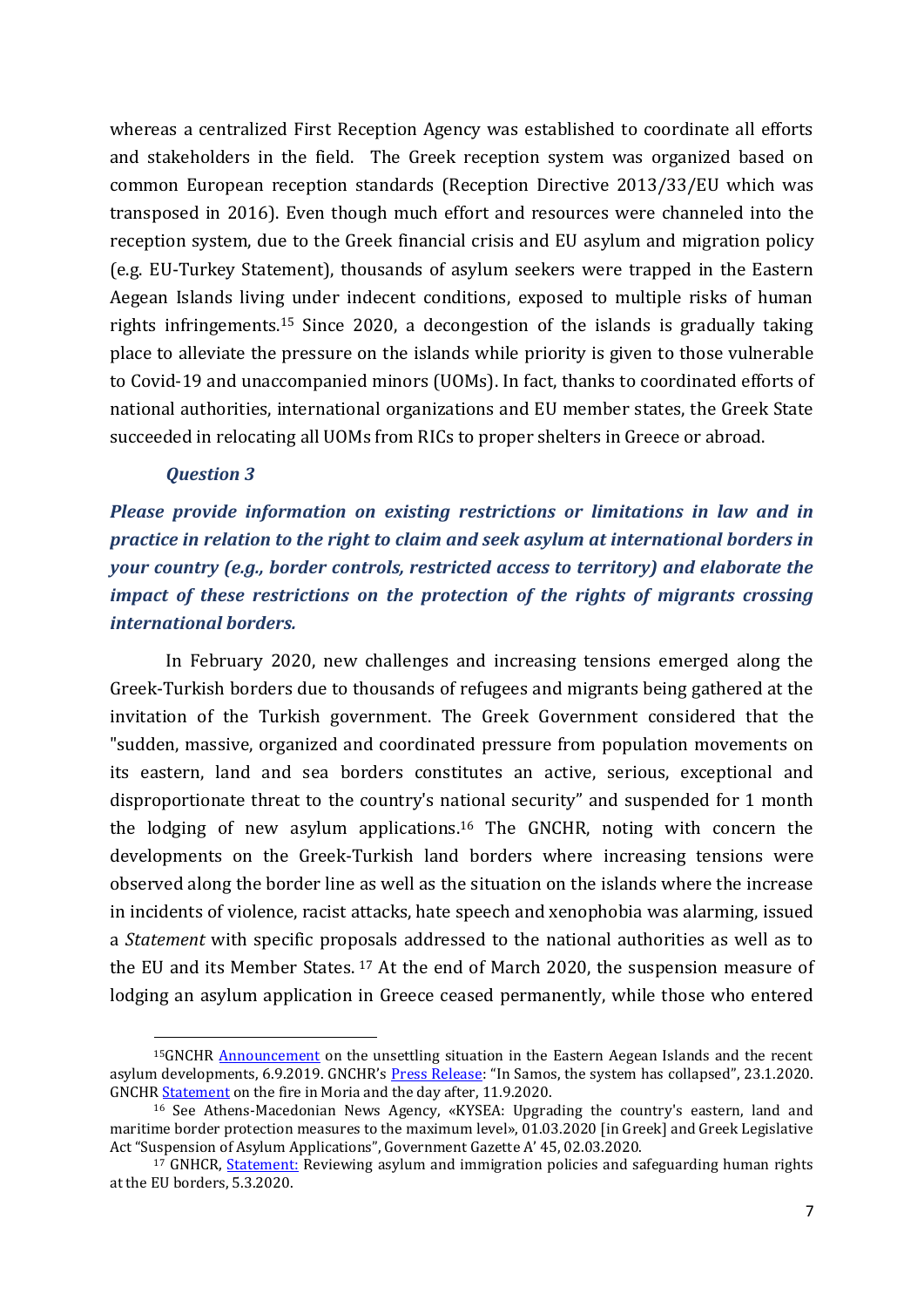in March 2020 and wished to apply for international protection were able to register their claim. However, the GNCHR expresses its concern about the indiscriminate prosecution and detention of those who have illegally entered Greece in March.

## *Question 4*

# *Please provide information on any concrete instances of pushbacks, including an analysis on the circumstances of the event.*

The GNCHR has no competence by its founding law to receive individual complaints. Consequently, the Committee receives information on concrete incidents from secondary sources such as her members and partners. GNCHR has a pluralistic composition where experts from 41 institutions are nominated for a 3 years' term covering a wide spectrum of human rights; among them independent authorities such as the Ombudsman, trade unions and non-governmental organisations with long-time presence in the field, such as the Greek Council for Refugees and Amnesty International. In addition, the GNCHR is the co-founder (with the UNCHR Office in Greece) of the Racist Violence Recording Network which is comprised of 46 NGOs; among them, Human Rights 360, HIAS, Arsis that provide services to migrants and grass root organizations such as the Greek Refugee Forum, Greek Migrants Forum, Melissa Network, Generation 2.0 RED etc. Finally, within the performance of her duties, the GNCHR organises oral hearings, by inviting experts and other stakeholders to share their experience on a particular topic under review by the Commission. A special hearing on pushbacks was organized on 18 June 2020 with the participation of representatives from the Government, security forces, international organizations, independent authorities and national non-governmental organizations.<sup>18</sup> Information received by experts participating in the above hearing has been duly taken into account for the formulation of the GNCHR's specific Recommendations addressed to the State.<sup>19</sup>

### *Question 5*

 $\overline{a}$ 

# *Please indicate any specific challenges that your Government has encountered, in the context of the COVID-19 pandemic, on ensuring the human rights of migrants crossing international borders, either by land or by sea.*

During the Covid-19 pandemic, migration flows decreased. Greece took restrictive measures on rights and freedoms for the purpose of protecting and safeguarding public health but did not activate the derogation clause of Article 15 ECHR, unlike other European States. The GNCHR, at the end of the first lockdown, evaluated the

<sup>&</sup>lt;sup>18</sup> GNCHR's [Press Release:](https://www.nchr.gr/en/news/1022-hearing-of-public-authorities-and-persons-on-refugee-and-migrant-issues-during-the-meeting-of-the-third-sub-commission-of-the-gnchr.html) Hearing of public authorities and persons on refugee and migrant issues during the meeting of the Third Sub-Commission, 18.6.2020.

<sup>19</sup> See GNCHR's Statement regarding the alleged push back practices, *op. cit*.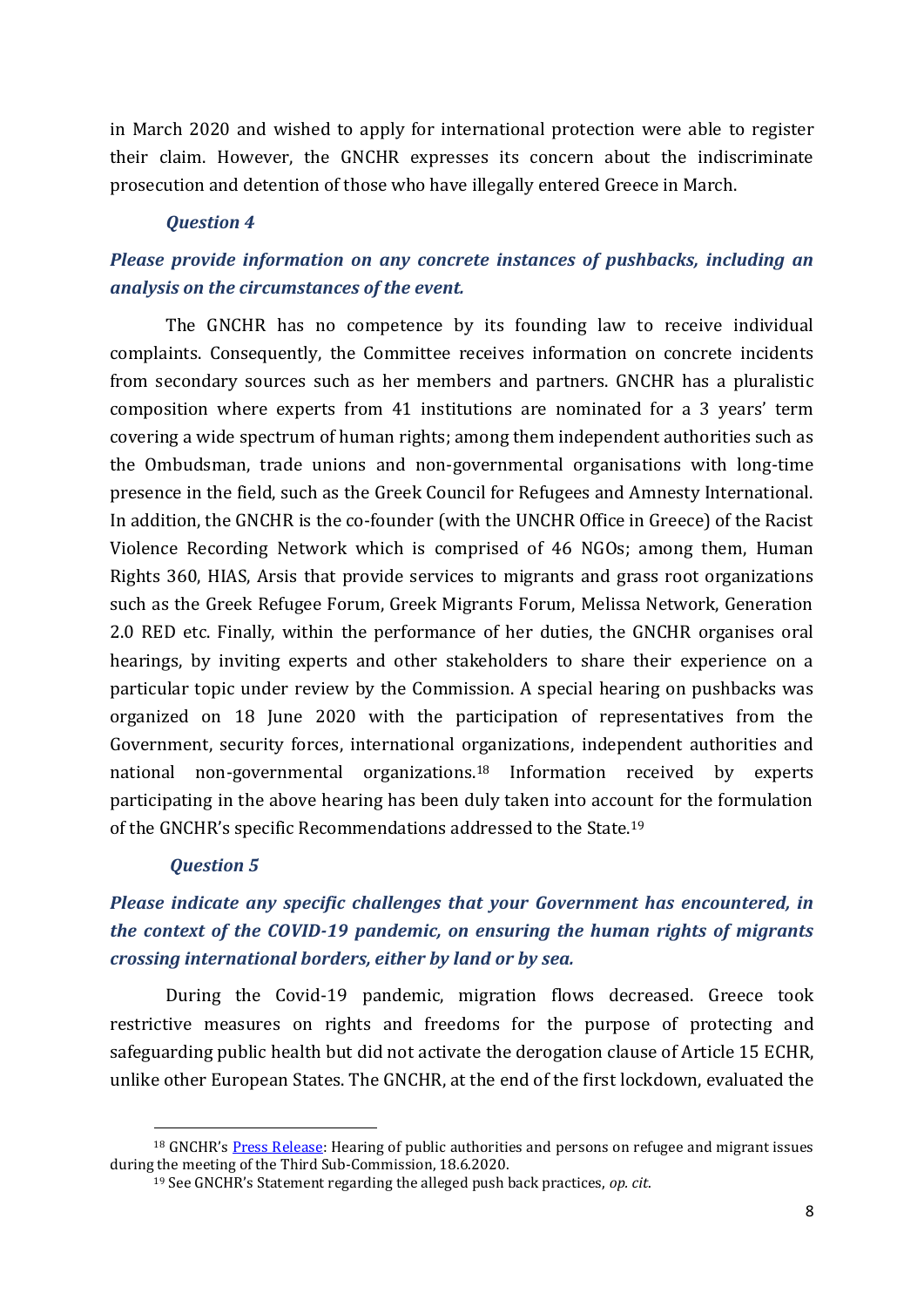human rights impact of the restrictive measures adopted by the Government and produced a *Report*<sup>20</sup> with the basic human rights principles which must govern all Covid-19 measures. More particularly, the GNCHR stated that Covid-19 measures must not have an adverse impact on migrant and refugee rights. Among measures to prevent the spread of coronavirus in refugee population was the decision to speed up transfers (of elderly people and people suffering from chronic diseases) from the RICs in the Eastern Aegean Islands to accommodation sites in mainland Greece. Another positive impact was the relocation program, which run on a voluntary basis, of vulnerable asylum seekers from Greece to other EU States. On the other hand, the GNCHR was particularly worried about the prolonged continuation of restrictive measures imposed to refugee camps despite the lifting of such measures with regard to the rest of Greece's population. In addition, since March 2020, the Greek Government has issued several Legislative Acts temporary restricting entry and exit in the Greek territory of third country nationals to combat the spread of Covid-19.<sup>21</sup> Regardless the imposed restrictions on entry and exit, whoever enters –legally or illegally- the Greek territory is subjected to a mandatory quarantine. Furthermore, all returns of third country nationals to Turkey by virtue of the EU-Turkey Statement, have been suspended since March 2020 due to the Covid-19 pandemic.

## *Question 6*

 $\overline{a}$ 

*Please indicate any challenges and/or obstacles faced by Governmental institutions or civil society organizations and individuals in protecting the human rights of migrants at international borders, including those in distress at sea and in situations where pushbacks or pullbacks are likely to take place.* 

In 2015-2016 the death toll of migrants trying to cross the Mediterranean Sea to reach Europe was dramatic. According to the UNCHR, 8.867 migrants were drowned or gone missing. <sup>22</sup> On the other side, the Greek Coast Guard has rescued thousands of migrants who were in distress at sea.<sup>23</sup> In addition, Frontex operates border control missions in the area (Operation Poseidon<sup>24</sup>) while it has also deployed two RABBITs

<sup>&</sup>lt;sup>20</sup> GNCHR's Report on the need for protection of human rights with regard to the measures taken in response to the coronavirus (COVID-19) pandemic and recommendations to the State, June 2020.

 $21$  All relative legislation is published on a [governmental site](https://covid19.gov.gr/category/metafores/) dedicated to Covid-19 relevant information [in Greek].

 $22$  From 2014 to 2020, the total number of dead and missing is 20.315 persons. Source: UNCHR Operational Portal, [Mediterranean Situation,](https://data2.unhcr.org/en/situations/mediterranean) last updated 25 June 2021.

<sup>&</sup>lt;sup>23</sup> According to official data, the Hellenic Coast Guard provided help to 108501 people in distress in 2015, to 70932 in 2016 and 32322 in 2017. Joint Rescue Coordination Center, [Annual Report 2017,](http://www.hcg.gr/sites/default/files/article/attach/ANNUAL%20REPORT%202017_%CE%95%CE%9A%CE%A3%CE%95%CE%94%20.pdf)  January 2018 [in Greek].

<sup>24</sup> Operation Poseidon supports Greece with border surveillance, saving lives at sea, registration and identification capacities, as well as combatting cross-border crime. The operational area covers the Greek sea borders with Turkey and the Greek islands. For more information, visit the Frontex site [\(Main](https://frontex.europa.eu/along-eu-borders/main-operations/operation-poseidon-greece-/#:~:text=Main%20Operations&text=The%20operational%20area%20covers%20the,well%20as%20debriefing%20and%20screening.)  [Operations\)](https://frontex.europa.eu/along-eu-borders/main-operations/operation-poseidon-greece-/#:~:text=Main%20Operations&text=The%20operational%20area%20covers%20the,well%20as%20debriefing%20and%20screening.).